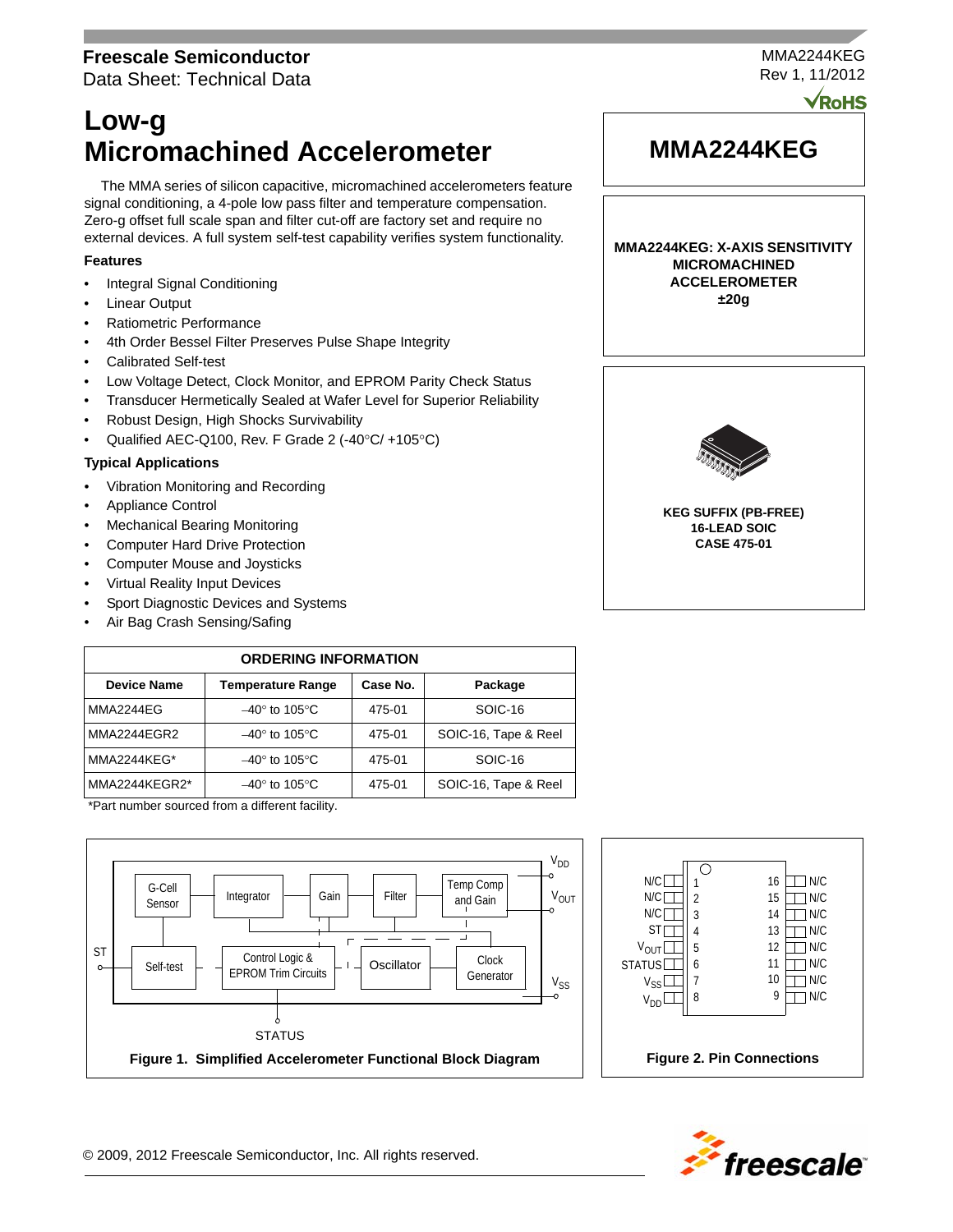# **Table 1. Maximum Ratings**

(Maximum ratings are the limits to which the device can be exposed without causing permanent damage.)

| Rating                            | Symbol                      | Value            | Unit |
|-----------------------------------|-----------------------------|------------------|------|
| Powered Acceleration (all axes)   | $G_{\text{pd}}$             | 1500             |      |
| Unpowered Acceleration (all axes) | $G_{\text{upd}}$            | 2000             | g    |
| <b>Supply Voltage</b>             | $V_{DD}$                    | $-0.3$ to $+7.0$ |      |
| Drop Test <sup>(1)</sup>          | $D_{drop}$                  | 1.2              | m    |
| Storage Temperature Range         | $\mathsf{T}_{\mathsf{stg}}$ | $-40$ to $+125$  | °C   |

1. Dropped onto concrete surface from any axis.

# **ELECTRO STATIC DISCHARGE (ESD)**

# **WARNING: This device is sensitive to electrostatic discharge.**

Although the Freescale accelerometers contain internal 2kV ESD protection circuitry, extra precaution must be taken by the user to protect the chip from ESD. A charge of over 2000 volts can accumulate on the human body or associated test equipment. A charge of this magnitude can alter the

performance or cause failure of the chip. When handling the accelerometer, proper ESD precautions should be followed to avoid exposing the device to discharges which may be detrimental to its performance.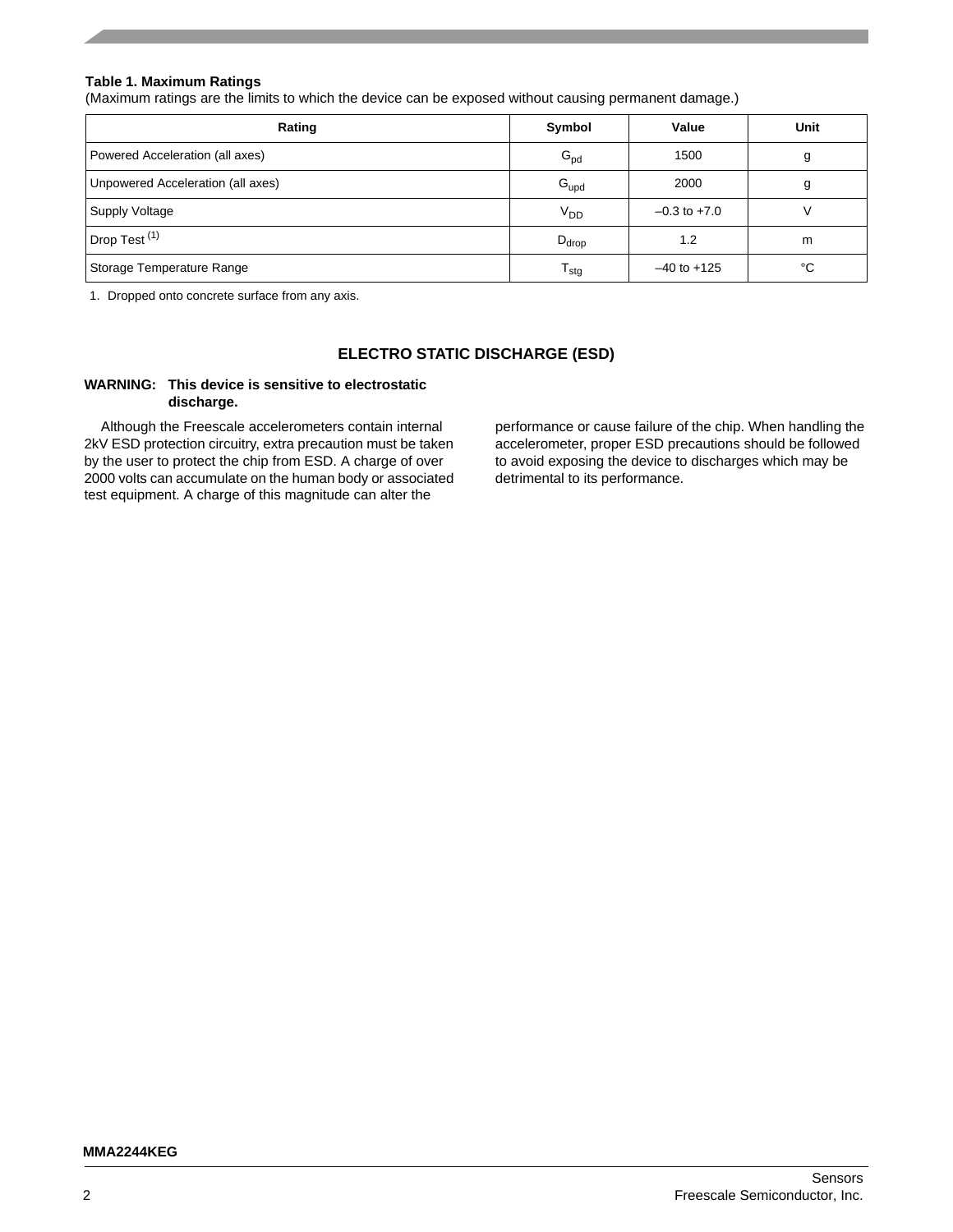# **Table 2. Operating Characteristics**

(Unless otherwise noted:  $-40^{\circ}$ C  $\leq$  T<sub>A</sub>  $\leq$  +105°C, 4.75  $\leq$  V<sub>DD</sub>  $\leq$  5.25, Acceleration = 0g, Loaded output.<sup>(1)</sup>)

| <b>Characteristic</b>                                                       | Symbol                 | Min                      | <b>Typ</b>           | Max                 | Unit                         |
|-----------------------------------------------------------------------------|------------------------|--------------------------|----------------------|---------------------|------------------------------|
| Operating Range <sup>(2)</sup>                                              |                        |                          |                      |                     |                              |
| Supply Voltage <sup>(3)</sup>                                               | V <sub>DD</sub>        | 4.75                     | 5.00                 | 5.25                | V                            |
| <b>Supply Current</b>                                                       | $I_{DD}$               | 3.0                      | 5.0                  | 6.0                 | mA                           |
| <b>Operating Temperature Range</b>                                          | $T_A$                  | $-40$                    |                      | $+125$              | °C                           |
| <b>Acceleration Range</b>                                                   | <b>g<sub>FS</sub></b>  | $\overline{\phantom{0}}$ | 22.5                 |                     | g                            |
|                                                                             |                        |                          |                      |                     |                              |
| <b>Output Signal</b>                                                        |                        |                          |                      |                     |                              |
| Zero g (T <sub>A</sub> = 25°C, V <sub>DD</sub> = 5.0 V) <sup>(4)</sup>      | $V_{OFF}$              | 2.25                     | 2.5                  | 2.75                | $\vee$                       |
| Zero q                                                                      | $V_{OFF,V}$            | 0.45V <sub>DD</sub>      | 0.50 V <sub>DD</sub> | 0.55V <sub>DD</sub> | V                            |
| Sensitivity (T <sub>A</sub> = 25°C, V <sub>DD</sub> = 5.0 V) <sup>(5)</sup> | S                      | 95                       | 100                  | 105                 | mV/g                         |
| Sensitivity                                                                 | $S_V$                  | 18.6                     | 20                   | 21.4                | mV/g/V                       |
| <b>Bandwidth Response</b>                                                   | $f_{-3dB}$             | 360                      | 400                  | 440                 | Hz                           |
| Nonlinearity                                                                | <b>NLOUT</b>           | $-1.0$                   |                      | $+1.0$              | %FSO                         |
| Noise                                                                       |                        |                          |                      |                     |                              |
| RMS (10 Hz - 1 kHz)                                                         | $n_{RMS}$              |                          |                      | 2.8                 | mVrms                        |
| <b>Power Spectral Density</b>                                               | $n_{PSD}$              |                          | 110                  |                     | $\mu$ V/(Hz <sup>1/2</sup> ) |
| Clock Noise (without RC load on output) <sup>(6)</sup>                      | $n_{CLK}$              |                          | 2.0                  |                     | mVpk                         |
|                                                                             |                        |                          |                      |                     |                              |
| Self-Test<br>Output Response <sup>(7)</sup>                                 |                        |                          |                      |                     |                              |
|                                                                             | $g_{ST}$               | 9.6                      | 12                   | 14.4                | g                            |
| Input Low                                                                   | $V_{IL}$               | $V_{SS}$                 |                      | $0.3 \times V_{DD}$ | $\vee$                       |
| Input High                                                                  | $V_{\text{IH}}$        | $0.7 \times V_{DD}$      |                      | V <sub>DD</sub>     | $\vee$                       |
| Input Loading <sup>(8)</sup>                                                | $I_{IN}$               | $-30$                    | $-100$               | $-300$              | μA                           |
| Response Time <sup>(9)</sup>                                                | $t_{ST}$               |                          | 2.0                  | 10                  | ms                           |
| Status <sup>(10)</sup> , (11)                                               |                        |                          |                      |                     |                              |
| Output Low ( $I_{load}$ = 100 $\mu$ A)                                      | $V_{OL}$               |                          |                      | 0.4                 | $\vee$                       |
| Output High ( $I_{load}$ = 100 $\mu$ A)                                     | $V_{OH}$               | $V_{DD}$ -0.8            |                      |                     | $\vee$                       |
| Minimum Supply Voltage (LVD Trip)                                           | $V_{LVD}$              | 2.7                      | 3.25                 | 4.0                 | $\vee$                       |
| <b>Clock Monitor Fail Detection Frequency</b>                               | $f_{min}$              | 150                      |                      | 400                 | kHz                          |
| Output Stage Performance                                                    |                        |                          |                      |                     |                              |
| Electrical Saturation Recovery Time <sup>(12)</sup>                         | t <sub>DELAY</sub>     |                          | 0.2                  |                     | ms                           |
| Full Scale Output Range ( $I_{OUT}$ = 200 µA)                               | <b>V<sub>FSO</sub></b> | 0.25                     |                      | $V_{DD} -0.25$      | $\vee$                       |
| Capacitive Load Drive <sup>(13)</sup>                                       | $C_{L}$                |                          | $\equiv$             | 100                 | pF                           |
| Output Impedance                                                            | $Z_{O}$                |                          | 300                  |                     | Ω                            |
|                                                                             |                        |                          |                      |                     |                              |
| <b>Mechanical Characteristics</b>                                           |                        |                          |                      |                     |                              |
| Transverse Sensitivity <sup>(14)</sup>                                      | $V_{XZ,YZ}$            |                          |                      | 5.0                 | %FSO                         |
| Package Resonance                                                           | f <sub>PKG</sub>       |                          | 10                   | —                   | kHz                          |

1. For a loaded output the measurements are observed after an RC filter consisting of a 1 k $\Omega$  resistor and a 0.01 µF capacitor to ground.

2. These limits define the range of operation for which the part will meet specification.

3. Within the supply range of 4.75 and 5.25 volts, the device operates as a fully calibrated linear accelerometer. Beyond these supply limits the device may operate as a linear device but is not guaranteed to be in calibration.

4. The device can measure both + and – acceleration. With no input acceleration the output is at midsupply. For positive acceleration the output will increase above  $V_{DD}/2$  and for negative acceleration the output will decrease below  $V_{DD}/2$ .

5. The device is calibrated at 10g.

6. At clock frequency  $\approx$  70 kHz.

7.  $\Delta V_{\text{OFF}}$  calculated with typical sensitivity.

8. The digital input pin has an internal pull-down current source to prevent inadvertent self test initiation due to external board level leakages.

9. Time for the output to reach 90% of its final value after a self-test is initiated.

10. The Status pin output is not valid following power-up until at least one rising edge has been applied to the self-test pin. The Status pin is high whenever the self-test input is high, as a means to check the connectivity of the self-test and Status pins in the application.

11. The Status pin output latches high if a Low Voltage Detection or Clock Frequency failure occurs, or the EPROM parity changes to odd. The Status pin can be reset low if the self-test pin is pulsed with a high input for at least 100  $\mu$ s, unless a fault condition continues to exist.

12. Time for amplifiers to recover after an acceleration signal causes them to saturate.

13. Preserves phase margin (60°) to guarantee output amplifier stability.

14. A measure of the device's ability to reject an acceleration applied 90° from the true axis of sensitivity.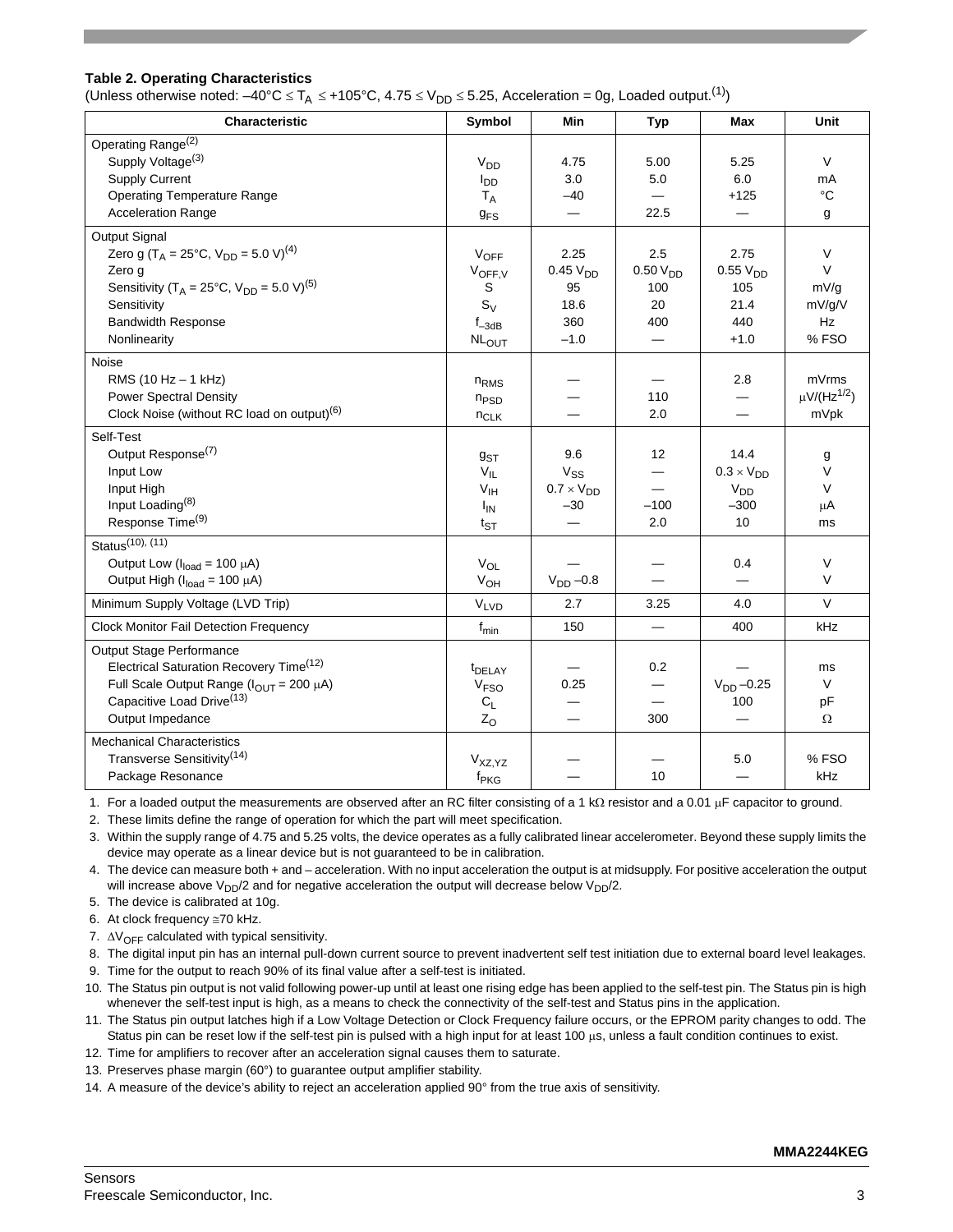# **PRINCIPLE OF OPERATION**

The Freescale accelerometer is a surface-micromachined integrated-circuit accelerometer.

The device consists of a surface micromachined capacitive sensing cell (g-cell) and a CMOS signal conditioning ASIC contained in a single integrated circuit package. The sensing element is sealed hermetically at the wafer level using a bulk micromachined "cap'' wafer.

The g-cell is a mechanical structure formed from semiconductor materials (polysilicon) using semiconductor processes (masking and etching). It can be modeled as two stationary plates with a moveable plate in-between. The center plate can be deflected from its rest position by subjecting the system to an acceleration (Figure 3).

When the center plate deflects, the distance from it to one fixed plate will increase by the same amount that the distance to the other plate decreases. The change in distance is a measure of acceleration.

The g-cell plates form two back-to-back capacitors (Figure 4). As the center plate moves with acceleration, the distance between the plates changes and each capacitor's value will change,  $(C = A\varepsilon/D)$ . Where A is the area of the plate,  $\varepsilon$  is the dielectric constant, and D is the distance between the plates.

The CMOS ASIC uses switched capacitor techniques to measure the g-cell capacitors and extract the acceleration data from the difference between the two capacitors. The ASIC also signal conditions and filters (switched capacitor) the signal, providing a high level output voltage that is ratiometric and proportional to acceleration.



**Figure 3. Transducer Physical Model**

## **Figure 4. Equivalent Circuit Model**

## **SPECIAL FEATURES**

#### **Filtering**

The Freescale accelerometers contain an onboard 2-pole switched capacitor filter. A Bessel implementation is used because it provides a maximally flat delay response (linear phase) thus preserving pulse shape integrity. Because the filter is realized using switched capacitor techniques, there is no requirement for external passive components (resistors and capacitors) to set the cut-off frequency.

#### **Self-Test**

The sensor provides a self-test feature that allows the verification of the mechanical and electrical integrity of the accelerometer at any time before or after installation. This feature is critical in applications such as automotive airbag systems where system integrity must be ensured over the life of the vehicle. A fourth "plate'' is used in the g-cell as a selftest plate. When the user applies a logic high input to the selftest pin, a calibrated potential is applied across the self-test plate and the moveable plate. The resulting electrostatic

force 
$$
\left(F_{\theta} = \frac{1}{2} \varepsilon A \frac{V^2}{d^2}\right)
$$
 causes the center plate to defect.

The resultant deflection is measured by the accelerometer's control ASIC and a proportional output voltage results. This procedure assures that both the mechanical (g-cell) and electronic sections of the accelerometer are functioning.

#### **Status**

Freescale accelerometers include fault detection circuitry and a fault latch. The Status pin is an output from the fault latch, OR'd with self-test, and is set high whenever the following event occurs:

• Parity of the EPROM bits becomes odd in number.

The fault latch can be reset by a rising edge on the self-test input pin, unless one (or more) of the fault conditions continues to exist.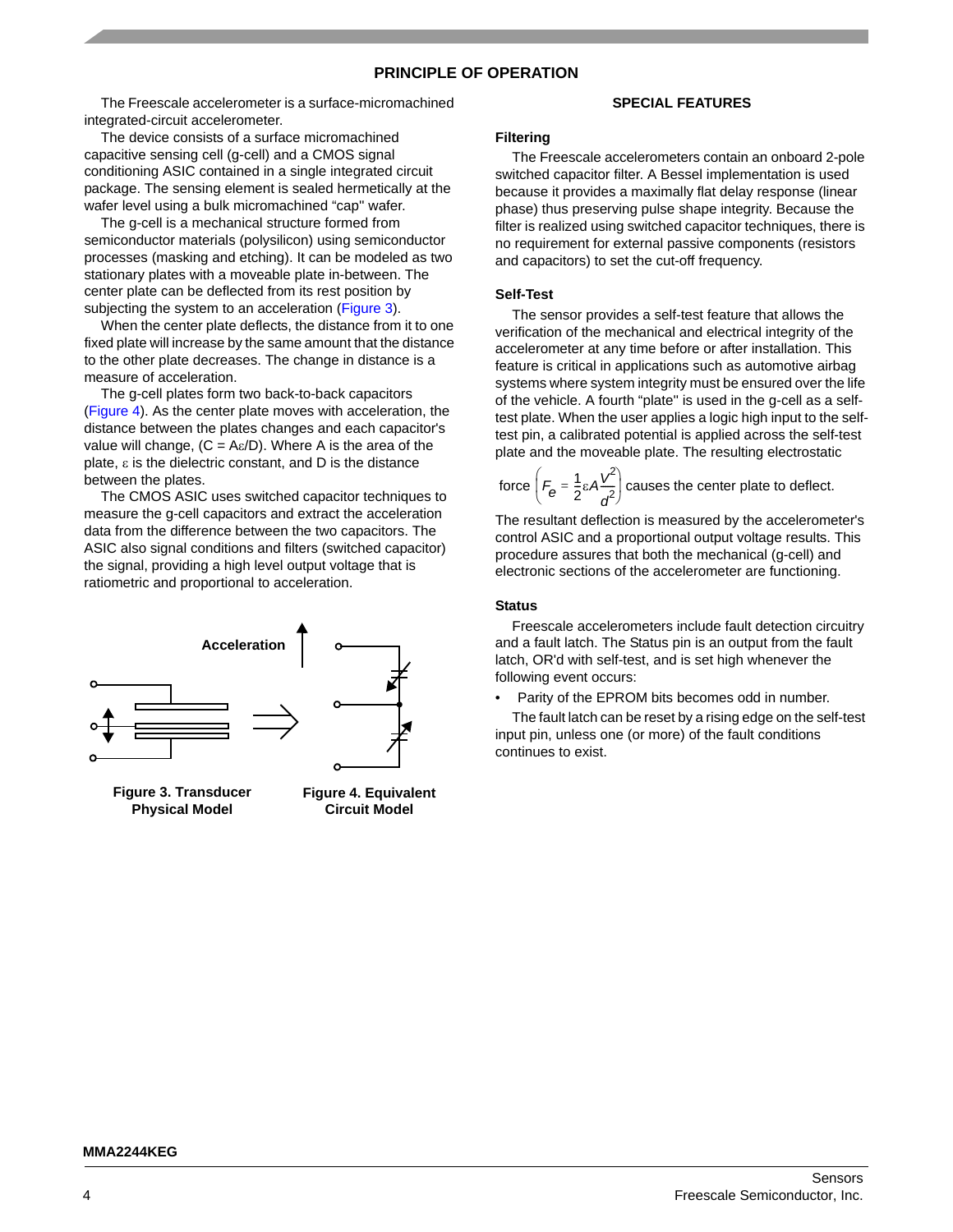# **BASIC CONNECTIONS**

# **Pinout Description**



#### **Table 3. Pin Descriptions**

| Pin No.    | <b>Pin Name</b> | <b>Description</b>                            |
|------------|-----------------|-----------------------------------------------|
| 1 thru 3   |                 | Leave unconnected, or connect to<br>ground.   |
| 4          | ST              | Logic input pin used to initiate self-test.   |
| 5          | VOUT            | Output voltage of the accelerometer.          |
| 6          | <b>STATUS</b>   | Logic output pin to indicate fault.           |
| 7          | $V_{SS}$        | The power supply ground.                      |
| 8          | V <sub>DD</sub> | The power supply input.                       |
| 9 thru 13  | Trim pins       | Used for factory trim. Leave<br>unconnected.  |
| 14 thru 16 |                 | No internal connection, Leave<br>unconnected. |



**Figure 5. SOIC Accelerometer with Recommended Connection Diagram**

## **PCB Layout**



## **Figure 6. Recommended PCB Layout for Interfacing Accelerometer to Microcontroller**

## **NOTES:**

- 1. Use a 0.1  $\mu$ F capacitor on V<sub>DD</sub> to decouple the power source.
- 2. Physical coupling distance of the accelerometer to the microcontroller should be minimal.
- 3. Place a ground plane beneath the accelerometer to reduce noise, the ground plane should be attached to all of the open ended terminals shown in Figure 6.
- 4. Use an RC filter of 1 k $\Omega$  and 0.01  $\mu$ F on the output of the accelerometer to minimize clock noise (from the switched capacitor filter circuit).
- 5. PCB layout of power and ground should not couple power supply noise.
- 6. Accelerometer and microcontroller should not be a high current path.
- 7. A/D sampling rate and any external power supply switching frequency should be selected such that they do not interfere with the internal accelerometer sampling frequency. This will prevent aliasing errors.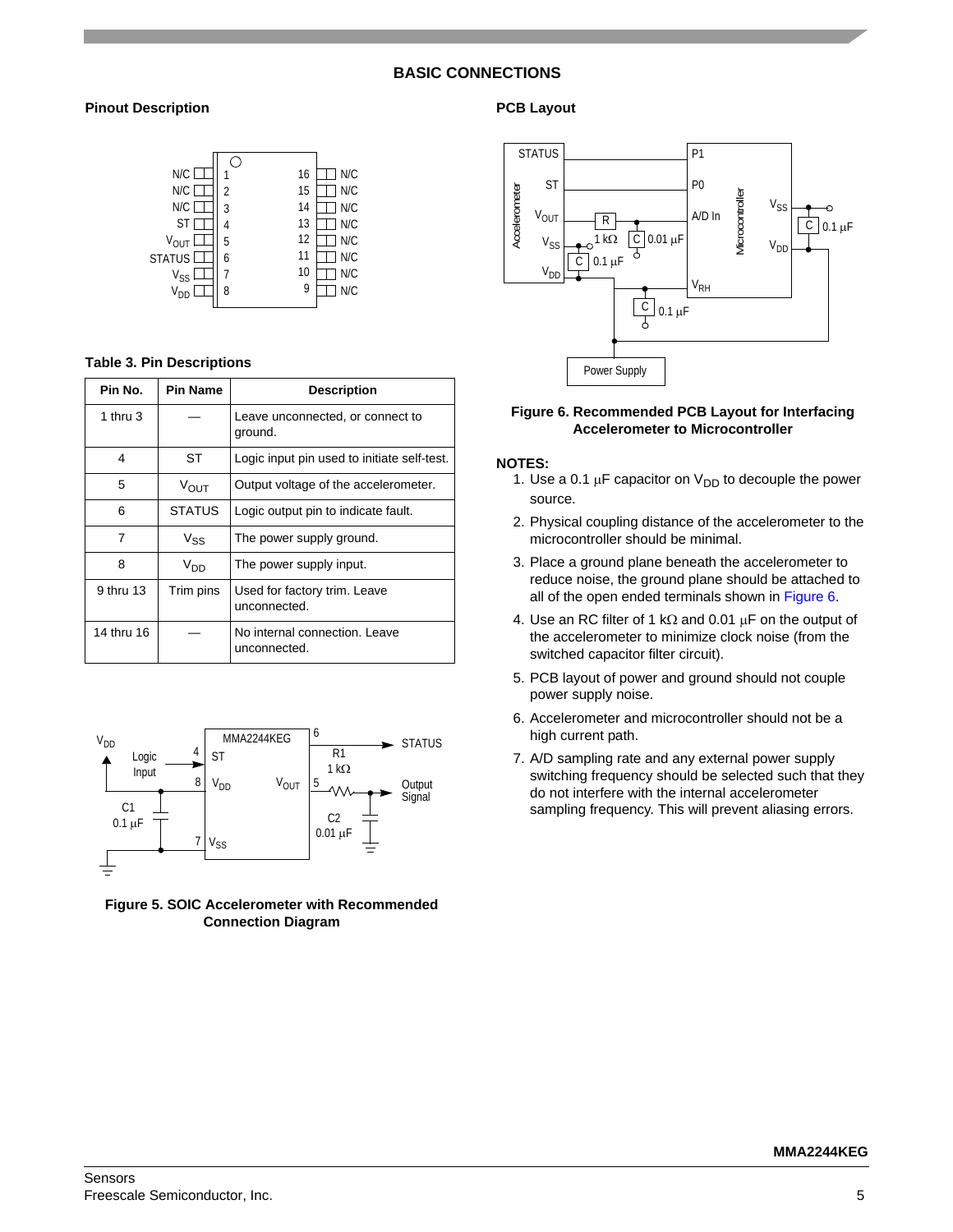

#### **MMA2244KEG**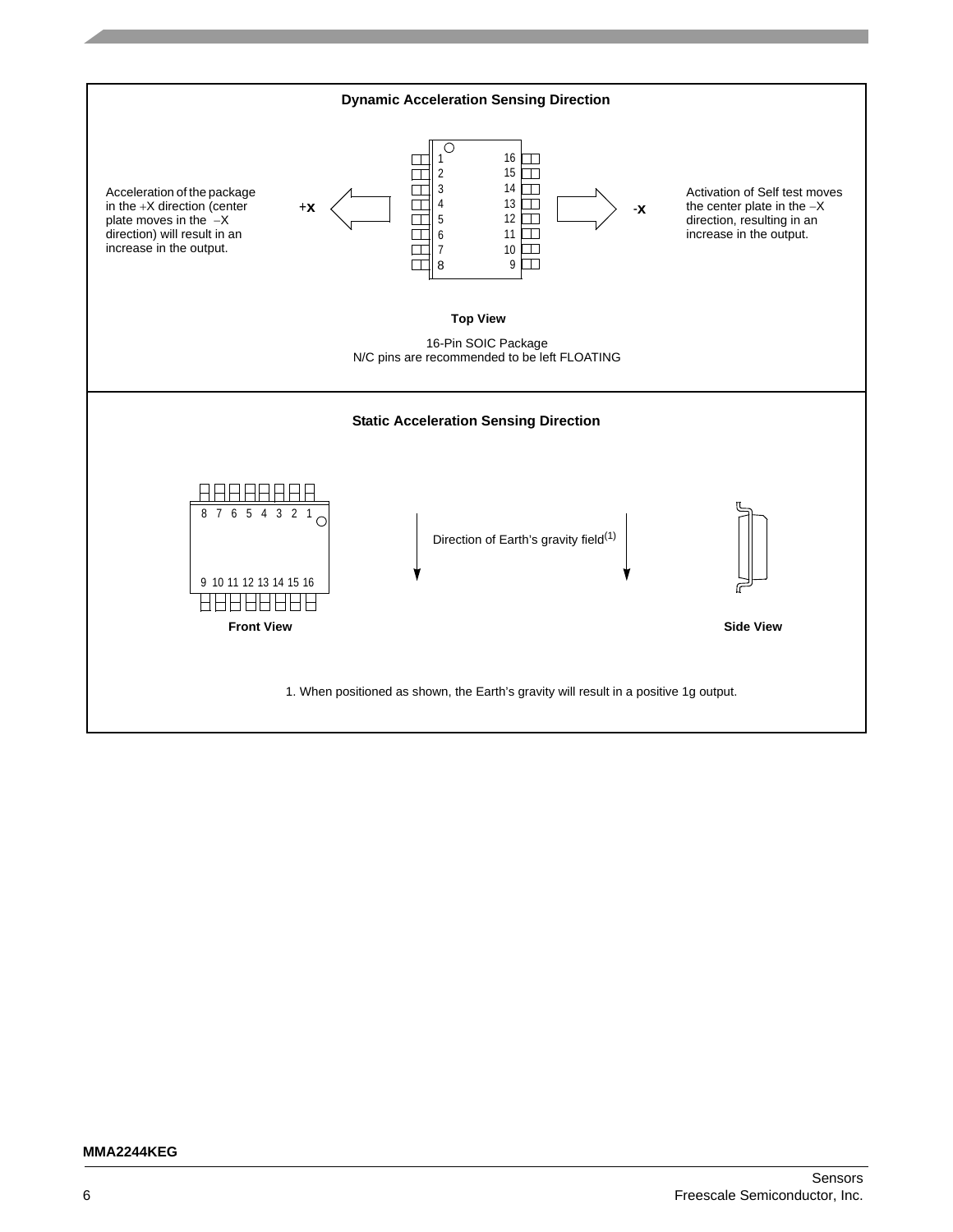# **MINIMUM RECOMMENDED FOOTPRINT FOR SURFACE MOUNTED APPLICATIONS**

Surface mount board layout is a critical portion of the total design. The footprint for the surface mount packages must be the correct size to ensure proper solder connection interface between the board and the package. With the correct

footprint, the packages will self-align when subjected to a solder reflow process. It is always recommended to design boards with a solder mask layer to avoid bridging and shorting between solder pads.



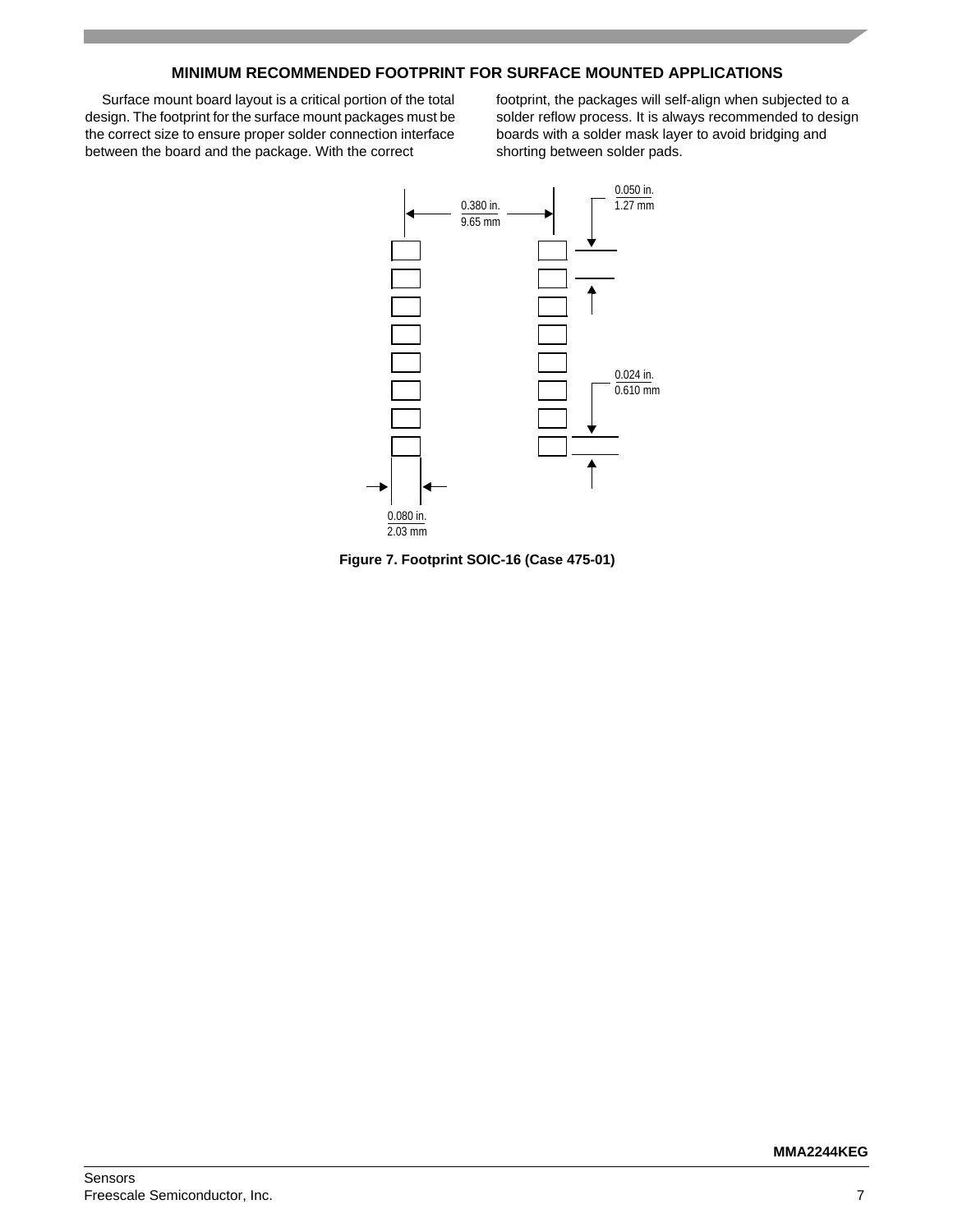# **PACKAGE DIMENSIONS**



| © FREESCALE SEMICONDUCTOR, INC.<br>ALL RIGHTS RESERVED. | MECHANICAL OUTLINE |                     | PRINT VERSION NOT TO SCALE |             |
|---------------------------------------------------------|--------------------|---------------------|----------------------------|-------------|
| TITIF:<br>16 LEAD SOIC<br>ACCEL FROMETER                |                    |                     | DOCUMENT NO: 98ASB16926C   | RFV: C      |
|                                                         |                    | CASE NUMBER: 475-01 |                            | 17 MAR 2005 |
|                                                         |                    | STANDARD: NON-JEDEC |                            |             |

PAGE 1 OF 2

# **CASE 475-01 ISSUE C 16-LEAD SOIC**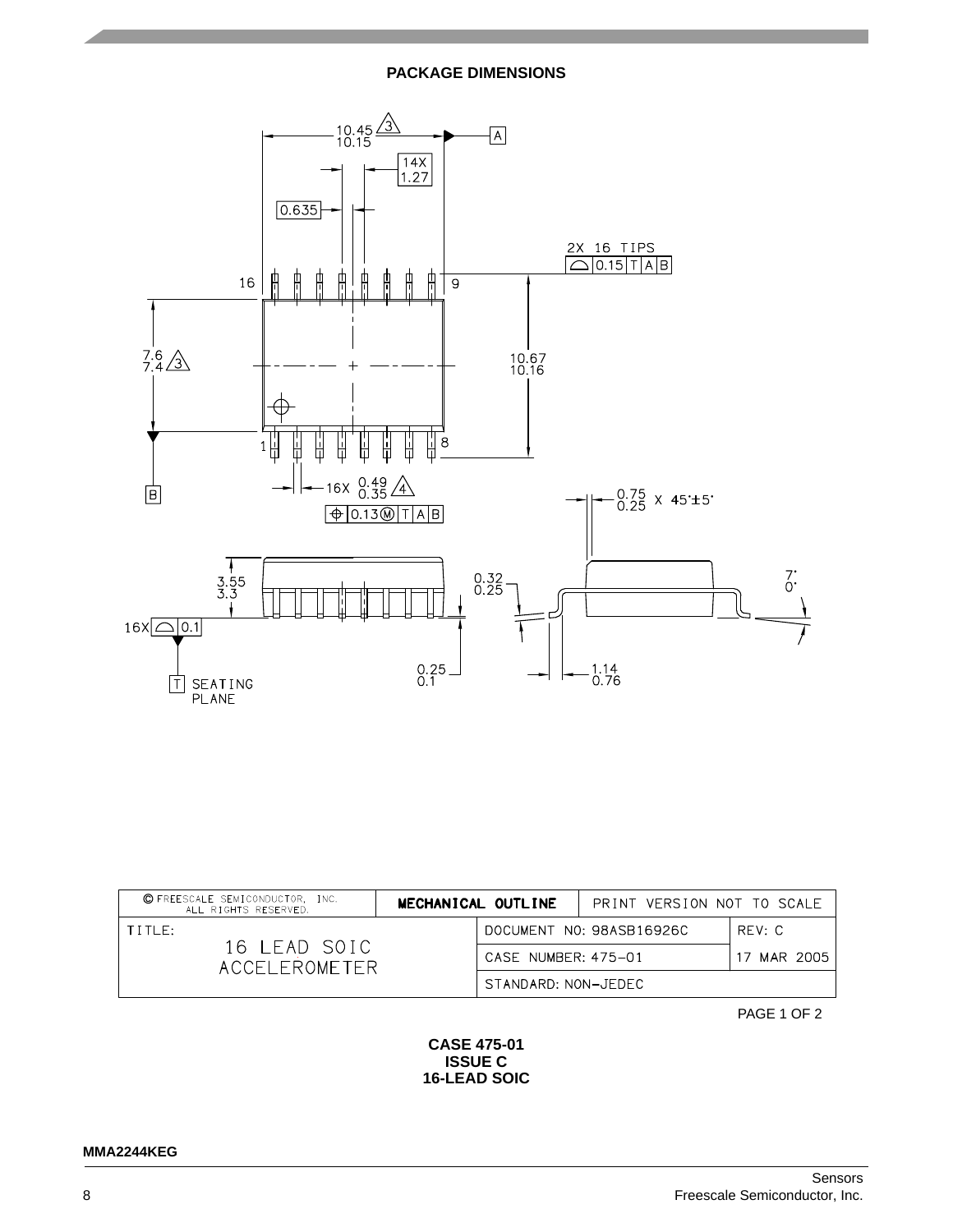NOTES:

- 1. ALL DIMENSONS ARE IN MILLIMETERS.
- 2. INTERPRET DIMENSIONS AND TOLERANCES PER ASME Y14.5M-1994.
- $\overbrace{3}$  these dimensions do not include mold flash or protrusions.<br>MOLD FLASH OR PROTRUSIONS SHALL NOT EXCEED 0.15 PER SIDE.
- $\overbrace{A}$  this dimension does not include dambar protrusion.<br>Protrusions shall not cause the LEAD width to exceed 0.75

| © FREESCALE SEMICONDUCTOR, INC.<br>ALL RIGHTS RESERVED. | MECHANICAL OUTLINE  | PRINT VERSION NOT TO SCALE |             |
|---------------------------------------------------------|---------------------|----------------------------|-------------|
| TITIF:                                                  |                     | DOCUMENT NO: 98ASB16926C   | RFV: C      |
| 16 LEAD SOIC<br>ACCEL FROMETER                          | CASE NUMBER: 475-01 |                            | 17 MAR 2005 |
|                                                         | STANDARD: NON-JEDEC |                            |             |

PAGE 2 OF 2

# **CASE 475-01 ISSUE C 16-LEAD SOIC**

**MMA2244KEG**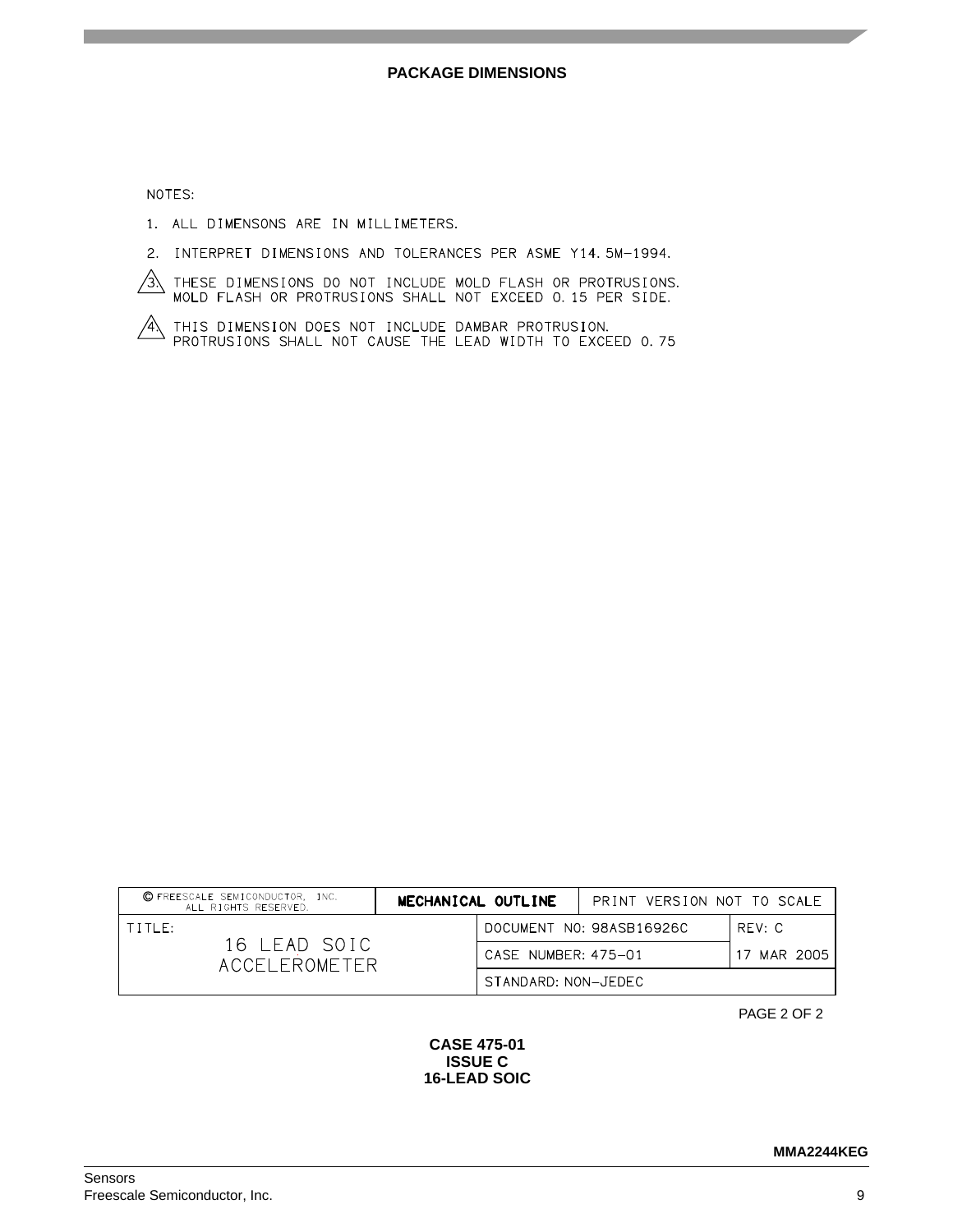# **Table 4. Revision History Revision number Revision Description of changes** 1 | 11/2012 | • Table 2. Operating Characteristics, added footnote for Self-Test Output Response, updated page 4: Principle of Operation